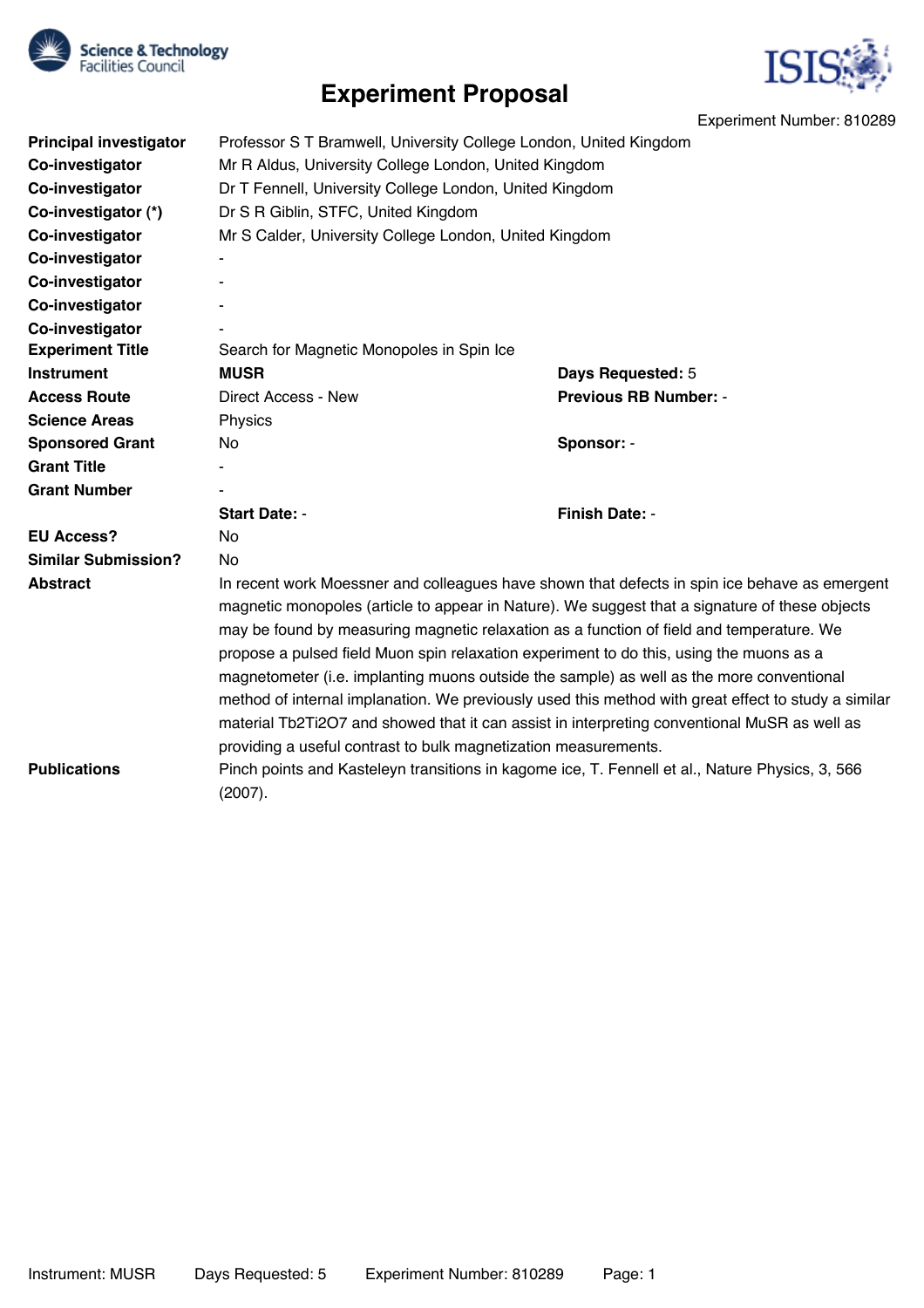# **ISIS Sample record sheet**

| <b>Principal contact</b><br><b>Instrument</b><br><b>Special requirements</b> | Dr S R Giblin, s.r.giblin@rl.ac.uk, Tel: 0191 374 2114<br>MUSR, 5 days, preferred contact is Giblin, S R (s.r.giblin@rl.ac.uk)<br>pulsed magnetic field <200G, dilution fridge<br><b>SAMPLES</b> |
|------------------------------------------------------------------------------|--------------------------------------------------------------------------------------------------------------------------------------------------------------------------------------------------|
| <b>Material</b>                                                              | HoTi2O7                                                                                                                                                                                          |
| <b>Formula</b>                                                               | HoTi2O7                                                                                                                                                                                          |
| <b>Forms</b>                                                                 | Solid                                                                                                                                                                                            |
| Volume                                                                       |                                                                                                                                                                                                  |
| Weight                                                                       | 1000 mg                                                                                                                                                                                          |
| <b>Container / substrate</b>                                                 |                                                                                                                                                                                                  |
| <b>Storage requirements</b>                                                  |                                                                                                                                                                                                  |
| <b>Xtal details</b>                                                          |                                                                                                                                                                                                  |
|                                                                              | <b>SAMPLE ENVIRONMENT</b>                                                                                                                                                                        |
| <b>Equipment</b>                                                             | $T < 0.3K$ cryostat                                                                                                                                                                              |
| <b>Temperature range</b>                                                     | $0.05 - 4K$                                                                                                                                                                                      |
| Pressure range                                                               |                                                                                                                                                                                                  |
| <b>Magnetic field range</b>                                                  | $0-200$ gauss                                                                                                                                                                                    |
| <b>Special equipment</b>                                                     | pulsed magnetic field box and<br>coils (<200G)                                                                                                                                                   |
|                                                                              | <b>SAFETY</b>                                                                                                                                                                                    |
| <b>Hazards</b>                                                               |                                                                                                                                                                                                  |
| <b>Hazard details</b>                                                        |                                                                                                                                                                                                  |
| <b>Sample sensitivity</b>                                                    |                                                                                                                                                                                                  |
| <b>Experimental hazards</b>                                                  |                                                                                                                                                                                                  |
| Sample prep hazards                                                          |                                                                                                                                                                                                  |
| <b>Equipment hazards</b>                                                     | ÷,                                                                                                                                                                                               |
| Prep lab needed                                                              | <b>No</b>                                                                                                                                                                                        |
| Special equip reqs                                                           |                                                                                                                                                                                                  |
| Sample will be                                                               | Removed By User                                                                                                                                                                                  |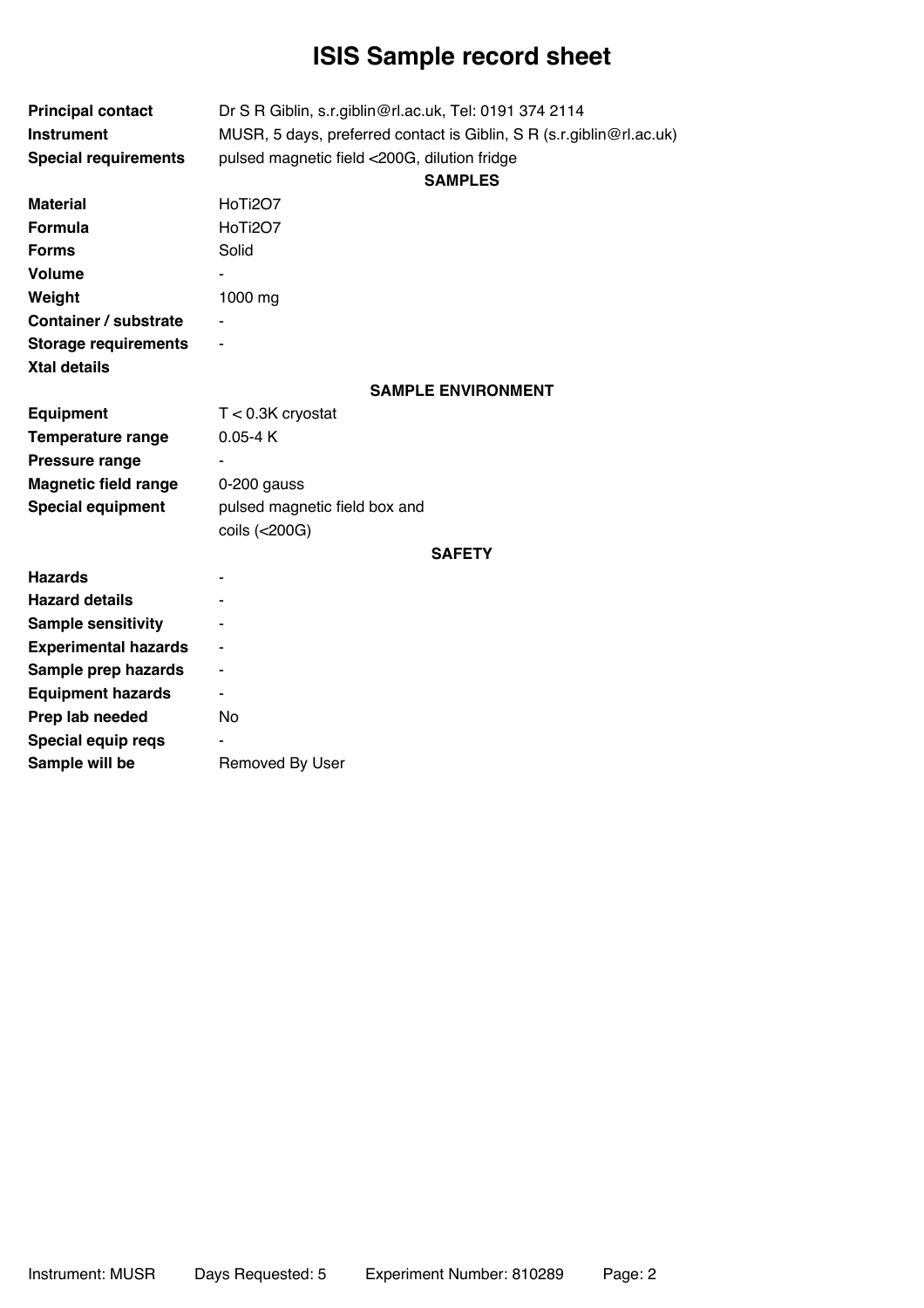#### 1. Background

In spin ice materials like  $Ho_2Ti_2O_7$  and  $Dy_2Ti_2O_7$  [1] the Ising-like rare earth spins are analogous to hydrogen displacement vectors in water ice. Spin ice shares with water ice the Pauling "zero point" entropy and shows several interesting properties in applied magnetic field, including liquid-gas type transitions a so-called Kasteleyn transition and a giant entropy spike (see, for example [2]). Chemical modifications of spin ice include the "Berry phase" anomalous Hall effect material,  $Nd_2Mo_2O_7$  [3], while an alternative approach to spin ice behaviour has utilised nanomagnetic arrays [4].

The latest twist in the story of spin ice is the recent discovery by Moessner, Castelnovo and Sondhi (to appear in *Nature*) that defects in the spin ice state behave as unbound magnetic monopoles. These are an emergent material property (monopoles in the H-field) rather than elementary cosmic particles (monopoles in the B-field), but from a practical point of view they are expected to behave just like magnetic charges, confined in the material samples. As a pragmatic guide to understanding their behaviour, one of us (STB, in preparation) has argued that the application of a magnetic field to spin ice in the very low field region should increase the rate of creation of monopoles: this in turn leads to an increase in monopole current and an increase in magnetic relaxation rate. This prediction is quantitative, so the key to experimental detection of monopoles is to observe changes in magnetic relaxation rate as a function of field.

### 2. The Proposal

We envisage a two pronged attack on the problem, using both bulk magnetometry at microTesla fields (Giblin & Terry, U. of Durham) to measure magnetic relaxation directly, and using MuSR to access a different time window and to make a contrast between the relaxation of the local and the global magnetic field produced by the sample. In the Muon experiment we will use the muons in a conventional way (implantation in the sample) and as a sensitive magnetometer (implantation in silver positioned near to the sample). In recent work on  $Tb_2Sn_2O_7$  (RB620576), a closely related material, we have shown that this comparison gives a crucial extra handle on the problem of interpreting MuSR in frustrated magnets. This is because it gives a bulk measure of field distributions, with the exactly the same frequency characteristics as the conventional local measure, as well as providing a control experiment against sample perturbation by the muons. To illustrate that we can measure stray fields accurately we show in the Figure the field derived from the precession frequency of muons implanted in silver at various distances from a magnetized block of nickel, versus the exact theoretical expression for the stray field distribution in the silver (arising from the nickel: some parameters were adjusted within acceptable bounds to get the precise fit).

### 3. Experimental Details

The plan is to do pulsed field MuSR in red/green mode, which is magnetic pulse on, magnetic pulse off, thus giving a differential measurement. When the field is removed the monopoles on the surface (like surface charges) start to relax back to magnetic